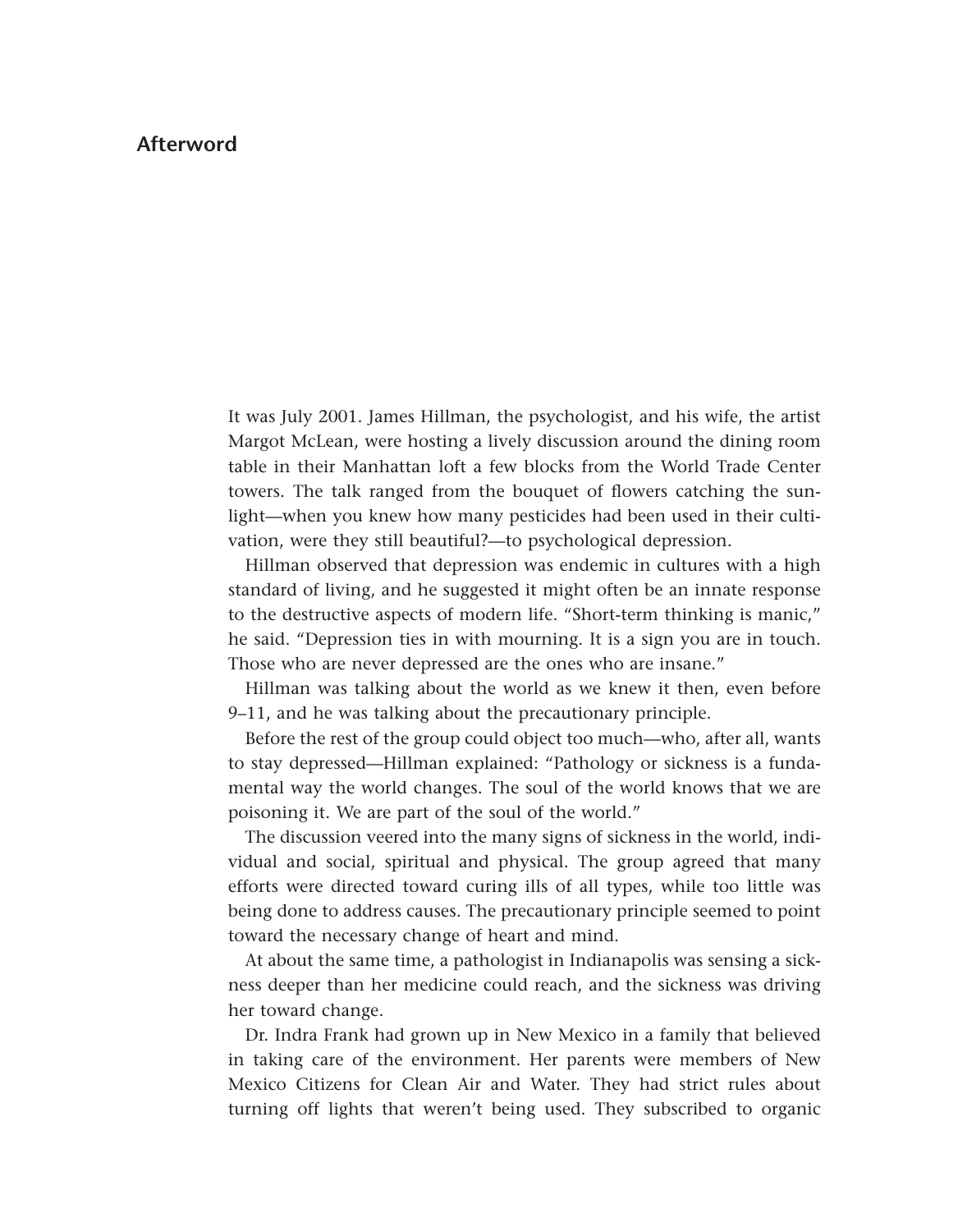gardening magazines and took the family cross-country skiing and hiking. Indra developed a passion for the environment at an early age.

In school she turned to science, studying biochemistry and then going to medical school. She was board certified in pathology and began practicing in the mid-1990s, with a subspecialty in hematopathology, diagnosing diseases of the blood including lymphomas and leukemias. Along the way, she started bumping into medical issues related to environmental contamination. In medical school she learned to diagnose tumors related to asbestos exposure. A few years later, an oncologist friend who was moving to Ohio from Texas, where Indra then lived, made an offhand remark about Ohio being in the "lymphoma belt." The oncologist said there was some suspicion that higher lymphoma rates in the Midwest were associated with pesticide use.

"This was a milestone comment for me," Indra said in a November 2004 interview. "I had been unaware that the incidence of lymphoma could be regional." She searched the medical literature for studies linking lymphoma and pesticide exposure and found them, but with some difficulty. She also found studies showing increased risk of leukemia. "This information gets buried in the medical literature where the general public is unaware of it," she said. "It should be more available so people can make informed choices about chemical use for their own homes and gardens."

Indra found her work as a pathologist interesting and good, and she felt productive. But her passion was for protecting and preserving the environment. She started thinking about how to put her skills to work for the good of the Earth.

"It finally occurred to me that the environment is a medical issue, and I could contribute as an M.D.," she said. She began sending emails to her favorite environmental groups, asking how she could get involved. She was living and practicing in Indianapolis by then. The Hoosier Environmental Council enthusiastically invited her to volunteer. Indra talked with staff and Council members and decided that it would be useful to have a committee on health and the environment. Indra called someone she'd met at a workshop of Physicians for Social Responsibility for help in setting up a committee.

In its first year the committee developed a large contact list, 15–20 of whom would show up at monthly meetings in Indianapolis. "We have nurses and physicians, a member of a state public health association, a native plant expert, a nun whose sisterhood runs an organic farm, and lots of concerned citizens," Indra said.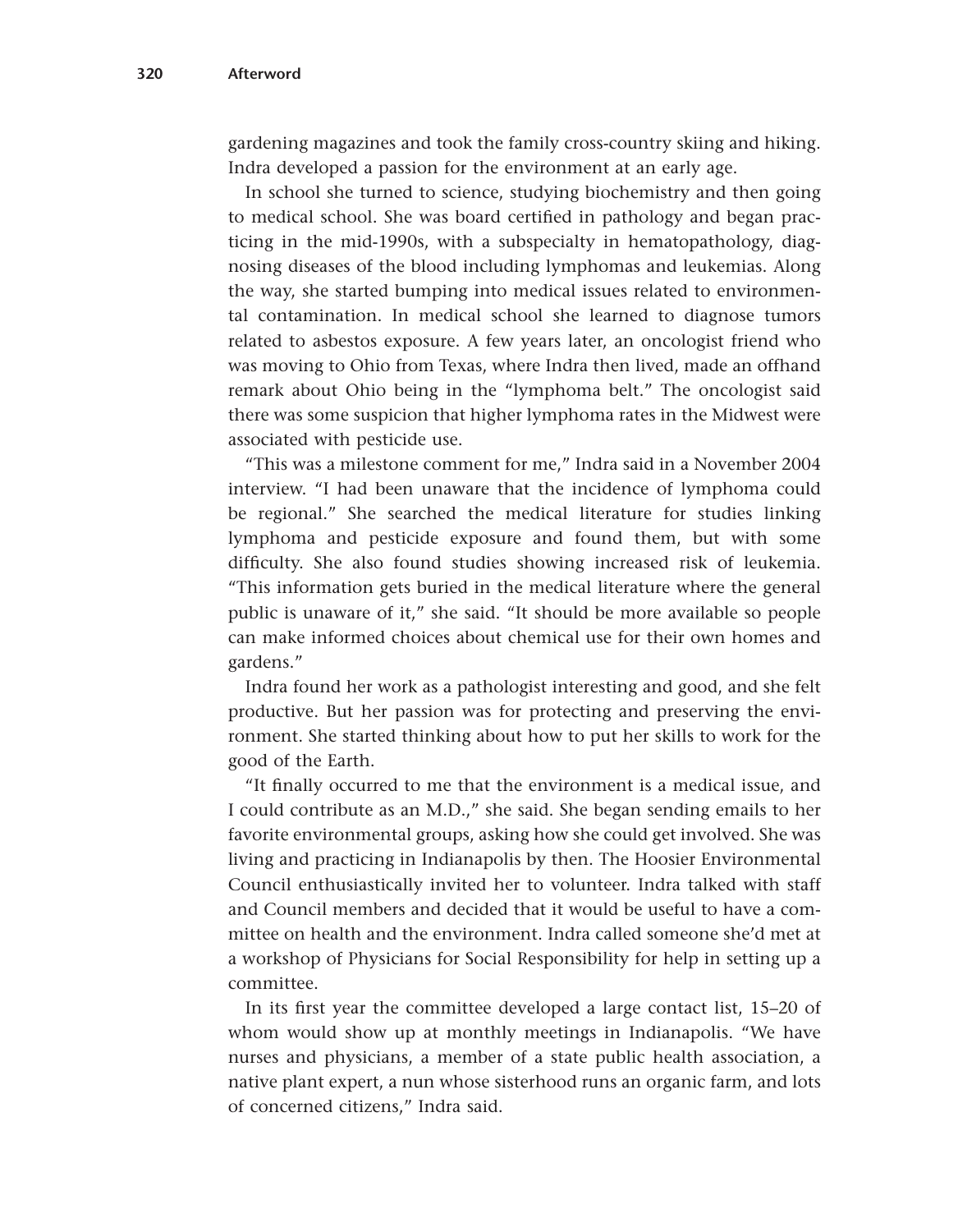The work presented itself. The committee's first project was curbing mercury emissions from power plants. Indra testified about mercury pollution and health effects at EPA hearings. She helped the Hoosier Environmental Council petition the Indiana Pollution Control Board to issue stricter controls "because the EPA regulations are so weak." She was named to a state stakeholder committee to make that happen.

When we spoke to Dr. Indra Frank, she moved with grace and precision, spoke calmly, listened attentively as she hosted a workshop on the precautionary principle attended by more than 100 people from all over the state of Indiana. Nine physicians who attended the event received continuing medical education credit, thanks to Indra's arrangements.

One could easily imagine her as the physician scientist, but Indra had put away her white coat for the indefinite future. Six months earlier she had left her pathology practice to devote more time to environmental work.

"It's the first time in my life I've been unemployed," she laughed, "but I'm getting to work on issues that are deeply meaningful to me. I'm lucky I got to choose."

Indra heard about the precautionary principle from Council member Bill Caddell, a librarian from Frankfurt, Indiana. Indra, Bill, and their friends realized that the precautionary principle was at the heart of everything they were trying to do.

"The precautionary principle speaks to me because I am a pathologist," Indra said. "I spent most of the last 14 years peering through a microscope, often diagnosing cancers. I was aware of the problem of asbestos and mesothelioma, lung cancer from smoking, and the rising incidence of breast cancers. I knew that if precaution had been taken earlier with asbestos and tobacco, I wouldn't have been seeing so many cancers. It's my suspicion that the rising incidence of breast cancer is environmentally related."

Indra said that when her mother was young breast cancer struck approximately one in twenty women. When Indra started medical school, the incidence was one in ten. When she got out of school it was one in eight. "Now it is one in six or seven. The genetics can't have changed that much in a generation," she said. "As a pathologist I've stared enough tumors in the face that I know we have to be more cautious."

Part of Indra's job was diagnosing lymphoma. She often remembered her friend's remark and thought of the fact that she, too, was now living in the lymphoma belt.